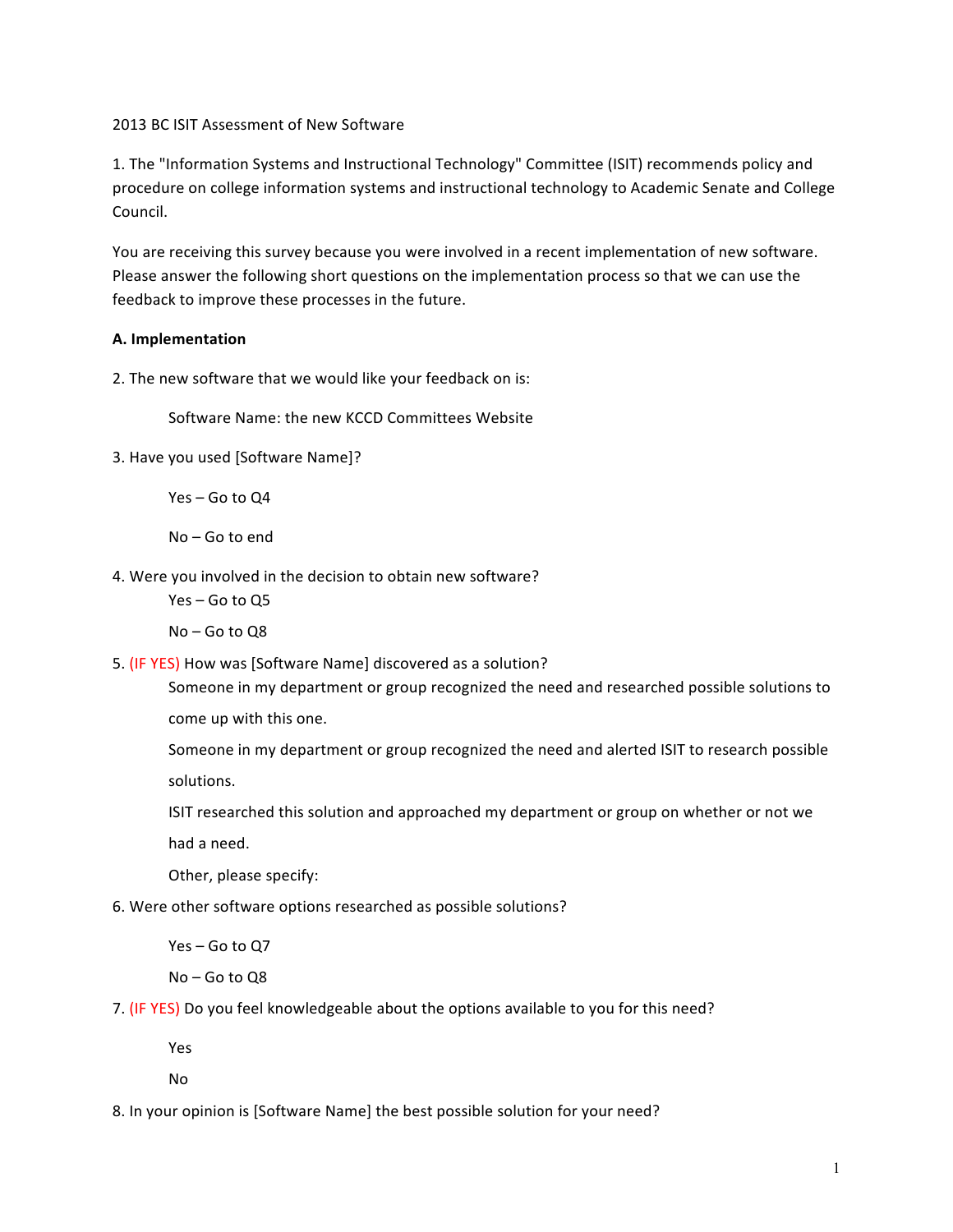Yes - Go to Q10 No – Go to Q9

9. (IF NO) Why do you feel it is not the best solution?

Open

10. Which of the following statements is true about the implementation and installation of your department's new technology?

a. We received the technology in a timely manner and it was installed correctly on the first

attempt. - Go to Q14

b. We received the technology in a timely manner, but it was not installed correctly on the first attempt. - Go to Q11

c. We did not receive the technology in a timely manner, but was installed correctly on the first attempt. - Go to Q12

d. We did not receive the technology in a timely manner and it was not installed correctly on the

first attempt. - Go to Q11

11. How long did it take to correct [Technology Name]'s installation?

A few hours

1-2 days

3-5 days

More than a week

It has not been corrected, yet

12. (IF Q9=b, c, or d) Did the implementation/installation challenges affect the department's ability to use [Technology Name]?

 $Yes - Go$  to  $Q13$ 

 $No - Go$  to  $Q14$ 

13. (IF YES) How did the implementation/installation challenges affect the department's ability to use [Technology Name]?

Open

## **B. Training**

14. Did you receive sufficient training on [Software Name]?

 $Yes - Go$  to  $Q16$ 

No – Go to Q15

15. (IF NO) Why was the training not sufficient?